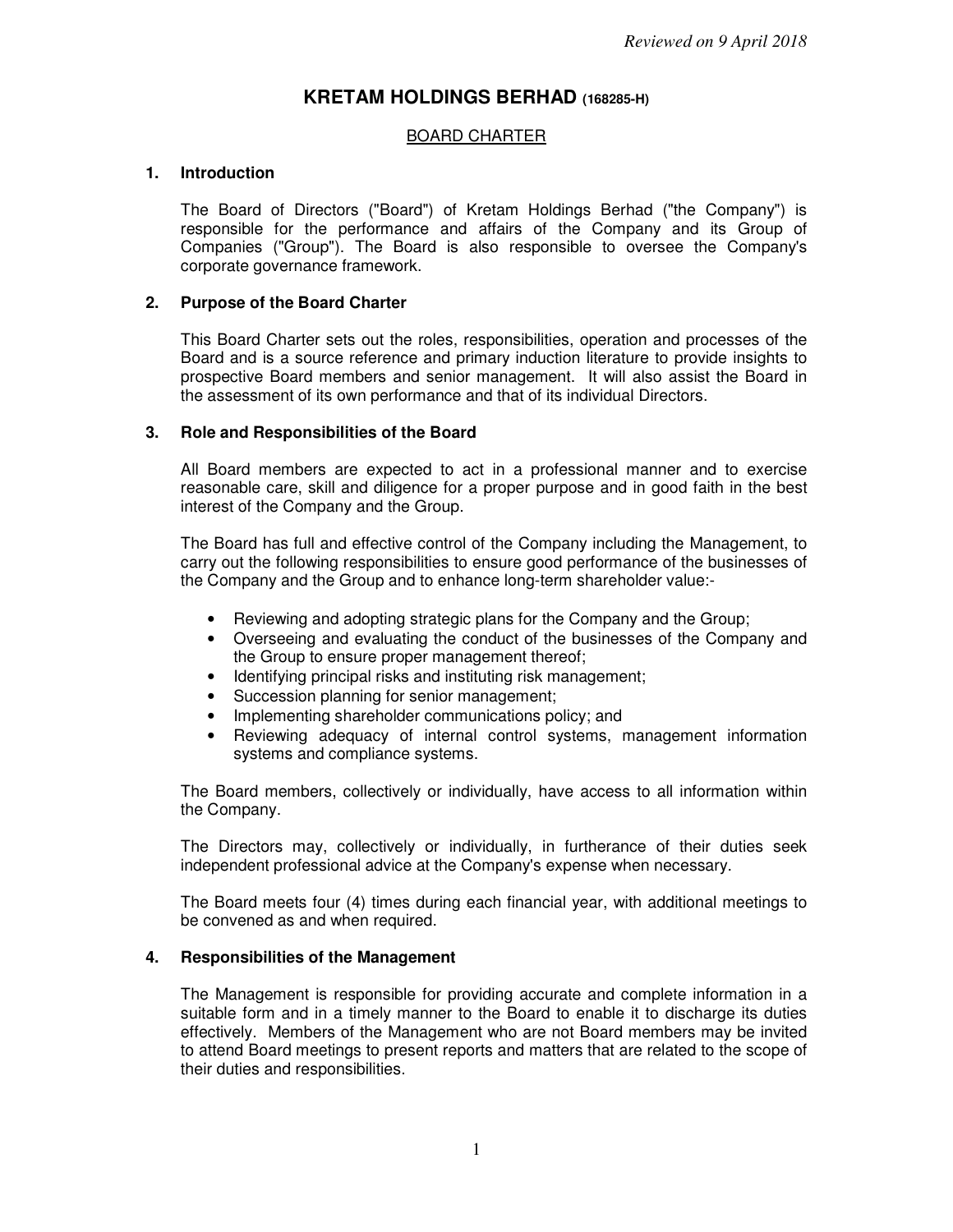# **5. Role of the Chairman**

The Chairman heads the Board and leads the Directors to review and decide on the Management's proposals relating to the financial and corporate matters of the Company and the Group.

# **6. Role of the Chief Executive Officer ("CEO")**

The CEO is responsible for the day-to-day management of the operations, financial and corporate matters of the Company and the Group and the implementation of the Board's policies and decisions.

# **7. Board Committees**

The Board delegates certain functions to the following Committees to assist in carrying out its responsibilities:-

- Executive Committee;
- Audit Committee;
- Nomination Committee:
- Remuneration Committee: and
- Risk Management Committee.

Each of the Committees has its own specific terms of reference. The Chairman of the respective Committees reports to the Board on matters which should be resolved by the Board.

### **8. Company Secretary**

The Company Secretary advises the Board on the Directors' responsibilities under the respective laws and regulations and the Company's compliance with the relevant laws and regulatory requirements. The terms of appointment and removal of the Company Secretary is a matter for the Board as a whole.

### **9. Investor Relations and Communication with Stakeholders**

The Board acknowledges the importance of constant communication and effective dissemination of corporate and financial disclosures to the Company's shareholders and the stakeholders and this is conducted through:

- Despatching the Group's Annual Report and circular to shareholders (if any);
- Timely release of the Group's Annual Report, circular to shareholders (if any), Quarterly Results announcements and other announcements to the regulatory authorities namely Bursa Malaysia Securities Berhad ("Bursa Securities");
- Accessibility of the Group's Annual Report, circular to shareholders (if any), Quarterly Results announcements and other announcements through the Bursa Securities' website at www.bursamalaysia.com as well as the Company's website at www.kretam.com;
- Bursa Securities Link, whereby queries from Bursa Securities are addressed in a timely manner;
- Notifying shareholders of dates of Annual General Meeting ("AGM") and other general meetings in the printed media and on the Bursa Securities' website to ensure communication with the shareholders;